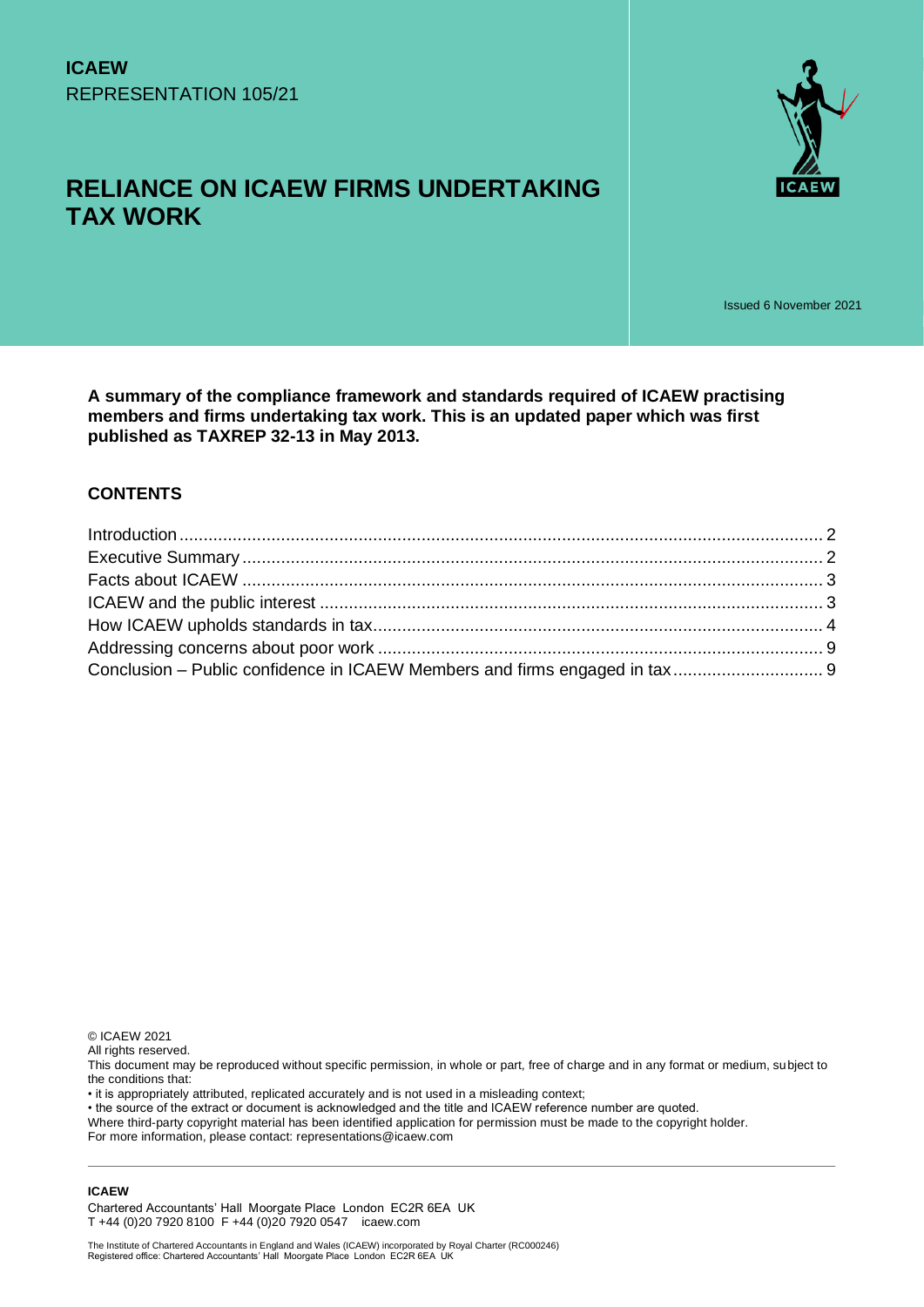## <span id="page-1-0"></span>**INTRODUCTION**

1. This paper is based on a document first published in 2013 and its purpose is to set out the training and standards undertaken by ICAEW members and highlight why HMRC should work with the tax profession and bodies such as ICAEW to develop a new agent strategy which gave proper credit for, and placed greater reliance on, the work and standards of ICAEW members who practice tax. As part of the raising standards agenda, in November 2020 HMRC announced a programme of work aimed at working with the professional bodies to raise standards. The professional bodies, including ICAEW, have been engaging with HMRC on this agenda and given that most of the principles that underlined the 2013 paper remain relevant to the 2021 discussions, ICAEW decided to revise and update the 2013 paper to reflect the position as at 2021.

## <span id="page-1-1"></span>**EXECUTIVE SUMMARY**

- 2. Bodies such as ICAEW were formed with the public interest responsibility to promote high technical and ethical standards among members, thereby promoting public confidence in ICAEW Chartered Accountants and allowing members to use and be known by that designation. To be in public practice, ICAEW members have to satisfy high professional standards, both to become a member and then to maintain those standards in their daily work. We believe that that promoting high professional standards in Chartered Accountants who practice tax is in the public interest. It helps ensure that taxpayers are properly advised on their tax affairs and helps improve tax compliance by ensuring that they pay the right amount of tax at the right time. This is an extremely important and valuable foundation upon which the UK tax system is built and it supports trusts and confidence in the tax system. In the move to digital systems and with budgets under pressure as the UK recovers from the Covid-19 pandemic, we believe that HMRC should be able to build on this foundation and place greater confidence on the role undertaken by our members in improving tax compliance.
- 3. HMRC has been in detailed discussions with the tax profession about the development of an agent strategy for many years. During that time there have been a number of initiatives and consultation documents, most recently with the raising standards consultation in 2020 and the follow up proposal that those who provide tax services should hold compulsory PII. However, there has been little tangible progress on identifying a shared vision of what a good tax agent should look like and how good tax agents might be given appropriate credit for the positive role they play in improving tax compliance.
- 4. HMRC and professional tax agents such as Chartered Accountants have been on the front line in supporting businesses and taxpayers through the Covid-19 pandemic. We believe that the experiences from the pandemic have helped to foster greater trust between HMRC and the tax profession and a better understanding of the positive and beneficial role that professional tax advisers play in supporting tax compliance and the UK tax system more generally. As we move on from responding to the Covid-19 pandemic to building the recovery, the time has come to develop a new tax agent strategy. This strategy needs to build on the strengths of HMRC and the role of Chartered Accountants who practice tax. The strategy needs to recognise the important role ICAEW member firms play in improving tax compliance and that this needs to be recognised appropriately. With the roll out of making tax digital and digital services the agent strategy needs to promote the role of professionally qualified tax agents which recognised that professionally qualified tax agents improve tax compliance and make the tax system work.
- 5. We appreciate that with over 12,000 member firms, some problems will arise from time to time with the quality of work of ICAEW members. While such cases should be rare, ICAEW has a public interest in maintaining high standards at all times and ensuring that HMRC can continue to have confidence in our members' work. As part of its agent strategy and the raising standards agenda, ICAEW stands ready to work with HMRC to identify and address problem areas and how these can be addressed within the existing frameworks based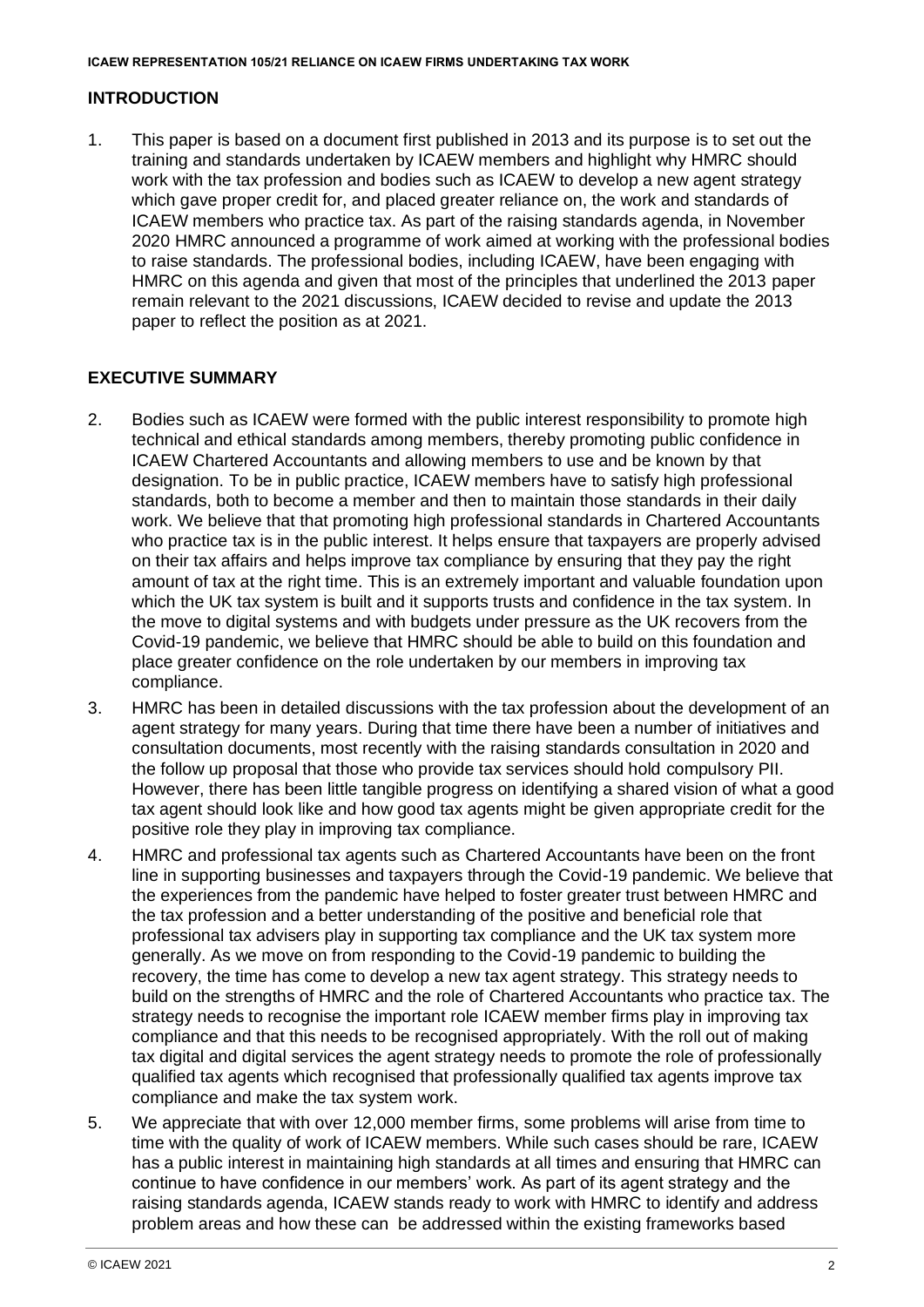around the ICAEW's Code of Ethics and the joint bodies' Professional Conduct in Relation to Taxation rules.

6. This approach will enable HMRC to concentrate on those areas of the tax system, including advisers, who present a higher risk profile. ICAEW believes that HMRC should concentrate its scarce resources and monitoring on that segment of the tax agent population that poses the greatest risk to the integrity of the UK tax system, which will include the 30% of agents who are not members of a professional body.

# <span id="page-2-0"></span>**FACTS ABOUT ICAEW**

- 7. ICAEW is a professional membership organisation, supporting over 157,800 chartered accountant members in over 147 countries. Through our technical knowledge, skills and expertise, we provide insight and leadership to the global accountancy and finance profession.
- 8. ICAEW is one of the largest professional bodies in the UK. ICAEW members provide tax services to the general public, businesses and others. ICAEW has over 12,000 registered firms in public practice and the majority of those firms will be engaged to a greater or lesser extent with the provision of tax services.
- 9. Our members provide financial knowledge and guidance based on the highest professional, technical and ethical standards. We develop and support individuals, organisations and communities to help them achieve long-term, sustainable economic value.
- 10. The Tax Faculty is the voice of tax within ICAEW and is a leading authority on taxation. Internationally recognised as a source of expertise, the faculty is responsible for submissions to tax authorities on behalf of ICAEW as a whole. It also provides a range of tax services to members including TAXline, a monthly journal, a weekly TAXwire, a consultancy scheme and a range of webinars and guides on a wide range of topical tax matters.
- 11. ICAEW acts as regulator in respect of the following activities (numbers of firms regulated in brackets):
	- Audit (2,561)
	- Air Travel Organiser's Licence (ATOL) (336)
	- investment business (1,921)
	- insolvency (842)
	- probate (342); and
	- anti-money laundering
- 12. Firms working in these regulated areas must comply with the relevant regulations for those areas and are monitored by ICAEW in respect of them. ICAEW is an independent regulator approved by the Legal Services Board under the Legal Services Act 2007 to accredit firms to provide probate and estate administration work to clients.

## <span id="page-2-1"></span>**ICAEW AND THE PUBLIC INTEREST**

13. ICAEW operates under a [Royal Charter](https://www.icaew.com/-/media/corporate/files/about-icaew/who-we-are/charters-bye-laws/royal-charter-of-the-11th-may-1880.ashx?la=en) (as granted in 1880 and reaffirmed and amended by a [supplemental Charter](https://www.icaew.com/-/media/corporate/files/about-icaew/who-we-are/charters-bye-laws/supplemental-charter-of-the-21st-december-1948.ashx?la=en) granted in 1948) which sets out a desire to serve the public interest. Tax is specifically referred in the Royal Charter as set out below.

> 'The principal objects of ICAEW include advancing the theory and practice…… of taxation ……. and to preserve the professional independence of accountants in whatever capacities they may be serving … and to maintain high standards of practice and professional conduct'.

14. As a professional membership organisation acting in the public interest ICAEW is responsible for protecting the public by ensuring that members maintain the highest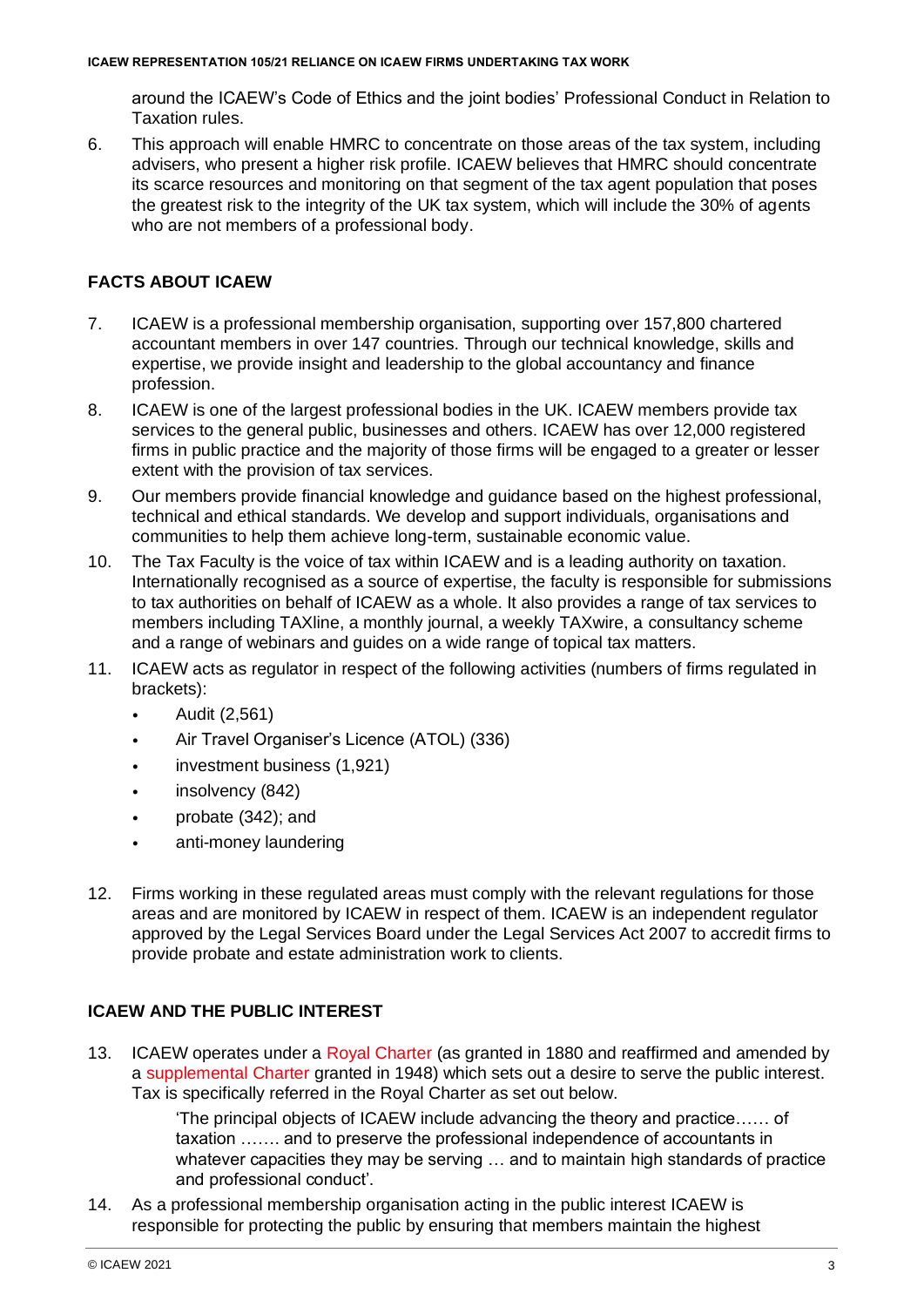#### **ICAEW REPRESENTATION 105/21 RELIANCE ON ICAEW FIRMS UNDERTAKING TAX WORK**

standards of professional conduct and competence. Our ethical behaviour, both actual and perceived, is fundamental to maintaining ICAEW's reputation, promoting trust and inspiring confidence in it and its members.

## <span id="page-3-0"></span>**HOW ICAEW UPHOLDS STANDARDS IN TAX**

#### **SUMMARY OF REQUIREMENTS**

- 15. In summary membership of ICAEW involves meeting the following requirements. All ICAEW members must:
	- **pass** demanding exams that involve a significant tax element undertaken while under a workplace-based client-facing training contract for a minimum of three years (paras 19 to 27);
	- **maintain** Continuing Professional Development (CPD) and make an annual declaration of compliance that may be checked (paras 28 to 30); and
	- **abide** by the ICAEW's rules, regulations and bye-laws (which include, but are not limited to, the ICAEW's Ethical Code and the pan-professional body code of conduct on taxation, see further below) (paras 31 to 41).
- 16. ICAEW members engaging in public practice must also:
	- **obtain** a Practising Certificate (PC), maintain adequate professional indemnity insurance (PII), comply with the money laundering and clients' money regulations; and
	- **register** their practice with ICAEW, submit an annual return and comply with ICAEW's Practice Assurance scheme (paras 42 to 48).
- 17. Member firms must comply with the Money Laundering Regulations and associated guidance, in particular the [A](http://www.icaew.com/en/members/regulations-standards-and-guidance/practice-management/anti-money-laundering-guidance)nti-Money Laundering and Counter-Terrorist Financing Guidance (the Guidance) for the Accountancy Sector 2020 published on 8 September 2020 together with the supplementary anti money laundering guidance (the supplementary guidance) for those providing tax services which was published in July 2019. The Guidance is currently awaiting (expected) approval by HM Treasury. The supplementary guidance, to which HMRC is a co-signatory, is approved by HM Treasury.
- 18. Finally, all ICAEW members must maintain high standards. Where members fall below the standards expected they may be subject to ICAEW's disciplinary scheme which may lead to sanctions which could include fines and exclusion (see paras 49 to 54).

#### **TESTING TAX KNOWLEDGE**

19. The ICAEW ACA qualification comprises three levels - Certificate, Professional and Advanced. There are 15 exams - six at the Certificate Level, six at the Professional Level and three at the Advanced Level, as below.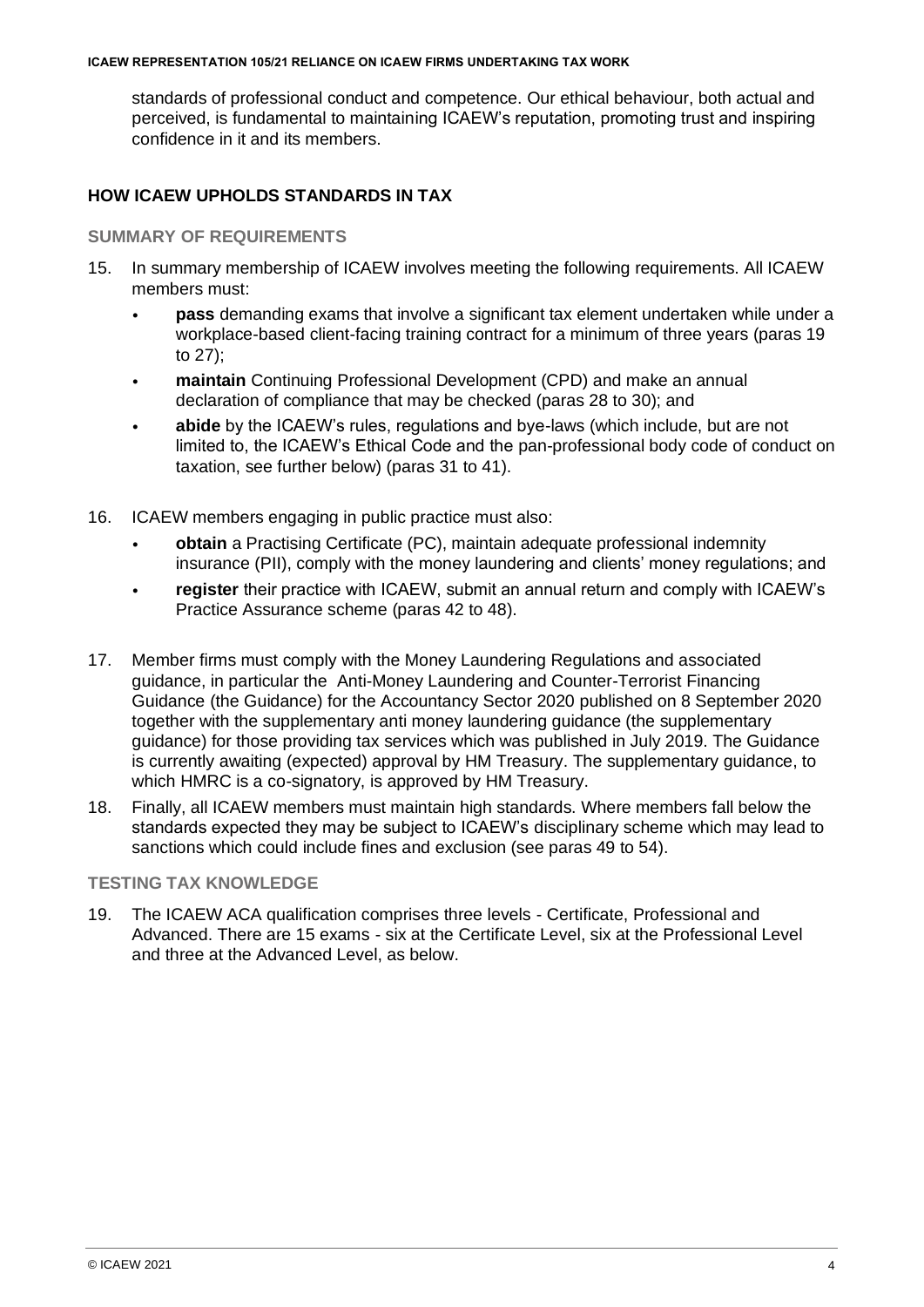

- 20. The six exams at Certificate Level introduce the fundamentals of accountancy, finance and business; the Certificate Level exams are each 1.5 hours long, have a 55% pass mark, and can be sat throughout the year. The next six exams at Professional Level build on the fundamentals and test students' understanding and ability to use technical knowledge in reallife scenarios; the Professional Level exams are 2.5 hours long, except for Financial Accounting and Reporting which is 3 hours long. Each exam has a 55% pass mark. Alternative exams are available for the Business Planning module; the Business Planning exams provide students with the opportunity to gain subject- and sector-specific knowledge while studying for the ACA. The suite of Business Planning exams is based on the same syllabus structure and skills framework, and will give students the opportunity to demonstrate their learning and use this in the context of taxation, banking or insurance.
- 21. The Corporate Reporting and Strategic Business Management exams test students' understanding and strategic decision-making at a senior level. They present real-life scenarios, with increased complexity and implications from the Professional Level exams.
- 22. The Case Study tests all the knowledge, skills and experience gained so far. It presents a complex business issue which challenges students' ability to problem solve, identify the ethical implications and provide an effective solution. The Corporate Reporting and Strategic Business Management exams are 3.5 hours long. The Case Study exam is 4 hours long. Each has a 50% pass mark. The Advanced Level exams are fully open book, so they replicate a real-life scenario where all the resources are at their fingertips.
- 23. The syllabus has been designed to develop core technical, professional, and ethical skills and knowledge in a structured and rigorous manner. Progression through the ACA modules, in combination with integrated and monitored work experience, will equip and prepare students for the demanding multi-disciplinary case study. This final module assesses the highest level of analysis, synthesis and communication skills, commercial and ethical awareness and the application of professional judgement.
- 24. Tax is specifically assessed in three modules as follows:
	- i. Principles of Taxation at Certificate Level; the module aim is to enable students to understand the general objectives of taxation and to calculate income tax, national insurance contributions, capital gains tax, corporation tax and VAT in straightforward scenarios.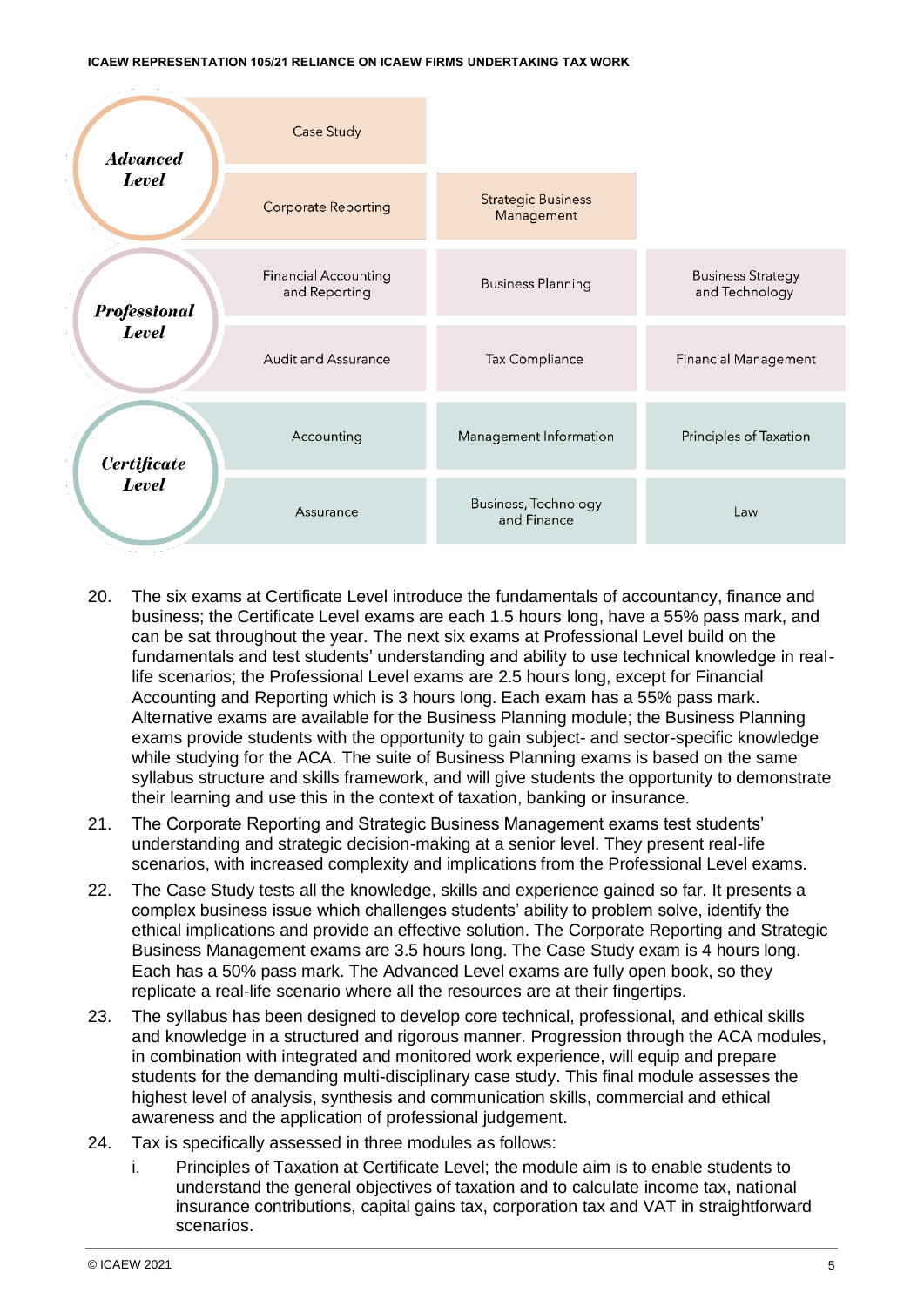- ii. Tax Compliance at Professional Level; the module aim is to enable students in straightforward scenarios to:
	- prepare tax computations for individuals and companies;
	- understand the tax implications of a course of action; and
	- explain potential tax treatments of transactions.
- iii. Business Planning: Taxation at Professional Level; the module aim is to enable students to apply technical knowledge and professional skills to identify and resolve taxation issues that arise in the context of preparing tax computations and to advise on tax-efficient strategies for businesses and individuals. Students will be required to use technical knowledge and professional judgement to identify, explain and evaluate alternative tax treatments and to determine the appropriate solutions to taxation issues, giving due consideration to the needs of clients and the interaction between taxes. The commercial context and impact of recommendations will need to be considered in making such judgements, as will ethical and legal issues.
- 25. At Advanced Level the nature of the questions and marking keys is such that students will be rewarded for identifying strategic tax issues when looking at a wider business issue.
- 26. A summary of the 2021 ACA syllabus can be found [here.](https://www.icaew.com/-/media/corporate/files/learning-and-development/aca-syllabus/aca-syllabus-2021.ashx) The detailed syllabus of the ACA can be found [here.](https://www.icaew.com/-/media/corporate/files/learning-and-development/aca-syllabus/2021-aca-syllabus-handbook_professional.ashx)
- 27. ICAEW and the Chartered Institute of Taxation (CIOT) have developed a joint programme which enables students to achieve both the ACA and the CTA in three to four years. The programme is a unique and efficient route for students who want to specialise in one of three areas in tax - taxation of major corporates, owner-managed businesses or indirect tax.

#### **Maintaining tax knowledge**

- 28. ICAEW members are required to maintain and develop their skills throughout their career through CPD. Members must confirm that they have done so every year by making a formal CPD declaration.
- 29. CPD applies to all members who:
	- do any accountancy-related work (paid or unpaid);
	- do any other work for reward;
	- act as a trustee or corporate director or who perform any role which carries with it similar financial/legal responsibilities; and
	- plan to undertake any of the above activities in the future.
- 30. The overview sets out the requirements. ICAEW seeks to help members maintain their CPD through a full range of member support activities, including a series of regular publications and alerts, meetings, courses, events and webinars. ICAEW support for members in tax is centred on the Tax Faculty and its wide range of member support materials, including access to help through the referral scheme. ICAEW randomly select members for review on an annual basis.

#### **ABIDE BY ICAEW RULES - THE CODE OF ETHICS**

31. Ethical behaviour plays a vital role in ensuring public trust in financial reporting and business practices and upholding the reputation of the accountancy profession. Under the ICAEW's Code of Ethics (the Code) members are expected to demonstrate the highest standards of professional conduct and to take into consideration the public interest. The Code applies to members, employees of member firms and member firms, in their professional and business activities, remunerated or voluntary. The Code has been derived from the [International Code](https://www.ethicsboard.org/international-code-ethics-professional-accountants)  [of Ethics for Professional Accountants](https://www.ethicsboard.org/international-code-ethics-professional-accountants) [e](http://www.ifac.org/Ethics/)ffective from June 2019 by the International Ethics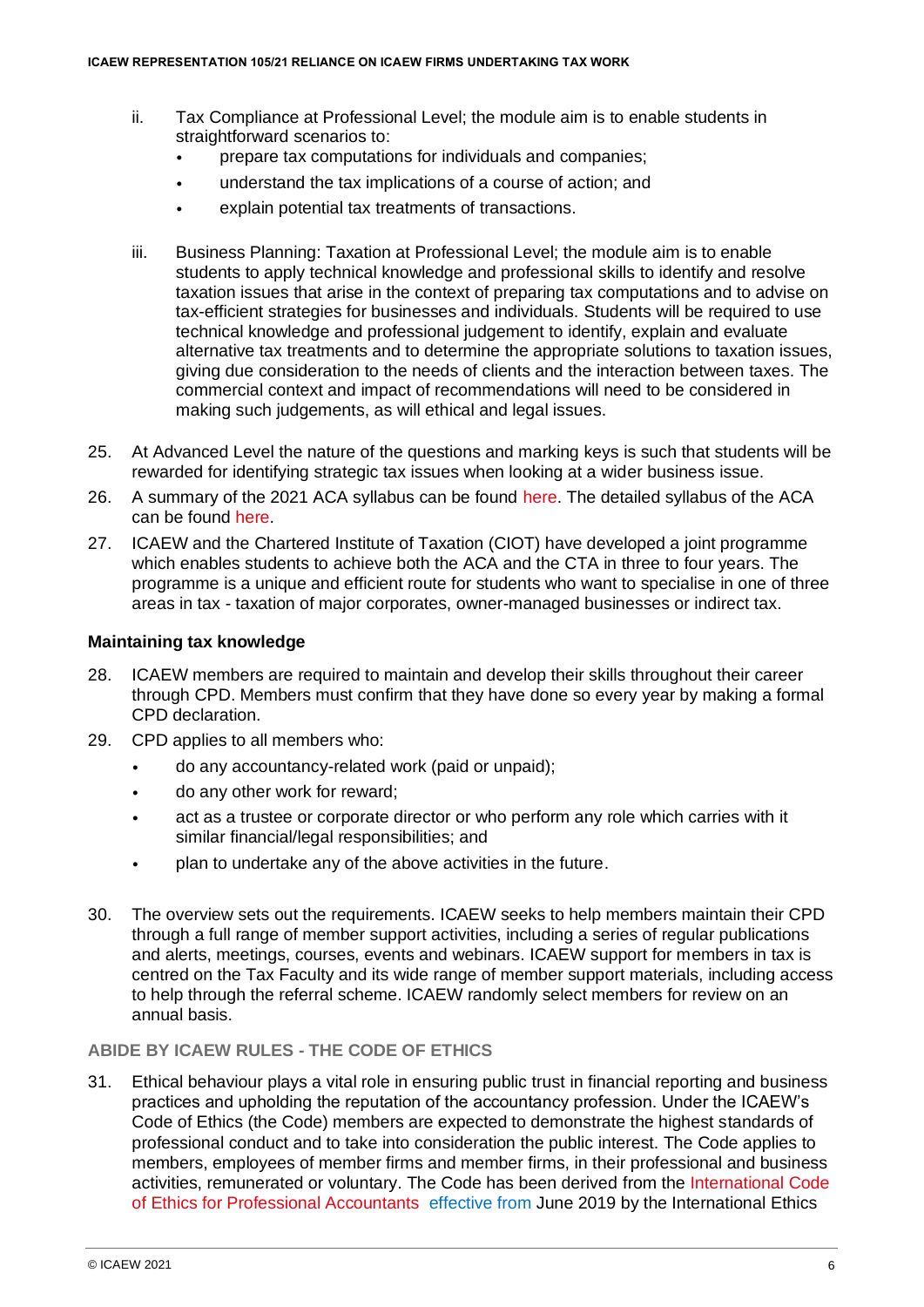Standards Board for Accountants which provides an internationally agreed Ethical Code and framework.

- 32. A member's responsibility is not exclusively to satisfy the needs of an individual client or employer. The principle of professional behaviour imposes an obligation on all professional accountants to comply with relevant laws and regulations and avoid any action that the professional accountant knows or should know may discredit the profession. This includes actions that a reasonable and informed third party, weighing all the specific facts and circumstances available to the professional accountant at that time, would be likely to conclude adversely affects the good reputation of the profession.
- 33. The Code sets out five fundamental principles (the Fundamental Principles), which guide members' behaviour. These are:
	- **Integrity** To be straightforward and honest in all professional and business relationships.
	- **Objectivity** To not allow bias, conflict of interest or undue influence of others to override professional or business judgements.
	- **Professional competence and due care** To maintain professional knowledge and skill at the level required to ensure that a client or employer receives competent professional services based on current developments in practice, legislation and techniques and act diligently and in accordance with applicable technical and professional standards.
	- **Confidentiality** To respect the confidentiality of information acquired as a result of professional and business relationships and not to disclose any such information to third parties without proper and specific authority unless there is a legal or professional right or duty to disclose.
	- **Professional behaviour** To comply with relevant laws and regulations and avoid any action that discredits the profession.
- 34. Tax is not a regulated activity in the UK, although the tax code itself provides an extensive regulatory framework for the preparation and submission of tax returns and associated behaviours that is backed up by an extensive penalty regime for non-compliance. ICAEW members undertaking tax work must comply with all the applicable regulations and standards, including the Code of Ethics referred to above.
- 35. As regards tax, the Code of Ethics is supplemented by [the Professional Conduct in relation](http://www.icaew.com/en/members/regulations-standards-and-guidance/tax/professional-conduct-in-relation-to-taxation)  [to](http://www.icaew.com/en/members/regulations-standards-and-guidance/tax/professional-conduct-in-relation-to-taxation) [Taxation](http://www.icaew.com/en/members/regulations-standards-and-guidance/tax/professional-conduct-in-relation-to-taxation) rules (the PCRT). The PCRT is prepared jointly by seven professional bodies and associations, including ICAEW, whose members work in tax. Compliance with PCRT is mandatory for members advising on UK tax matters. Members must be familiar with and comply with PCRT and a failure to do so may result in disciplinary action.
- 36. The PCRT in its current form has been in existence since the 1990s and has been updated on a regular basis. The PCRT sets out how the Fundamental Principles (see above) apply in a tax context and, as explained further below, these are now supplemented by five standards for tax planning. The PCRT is also supported by a number of supplementary help sheets.
- 37. In 2017 the PCRT was amended to reflect the PCRT bodies' response to the challenge set by the Government in 2015 "for the professional bodies to take a greater lead in setting and enforcing clear professional standards around the facilitation and promotion of tax avoidance". This was achieved by the inclusion into the PCRT of five new tax planning standards (the Standards).
- 38. These Standards support and clarify the application of the Fundamental Principles and include a specific standard that Members "must not create, encourage or promote tax planning arrangements or structures that: i) set out to achieve results that are contrary to the clear intention of Parliament in enacting relevant legislation; and/or ii) are highly artificial or highly contrived and seek to exploit shortcomings within the relevant legislation".
- 39. The 2017 edition of the PCRT was republished in 2019 in a new digital format the content was unchanged.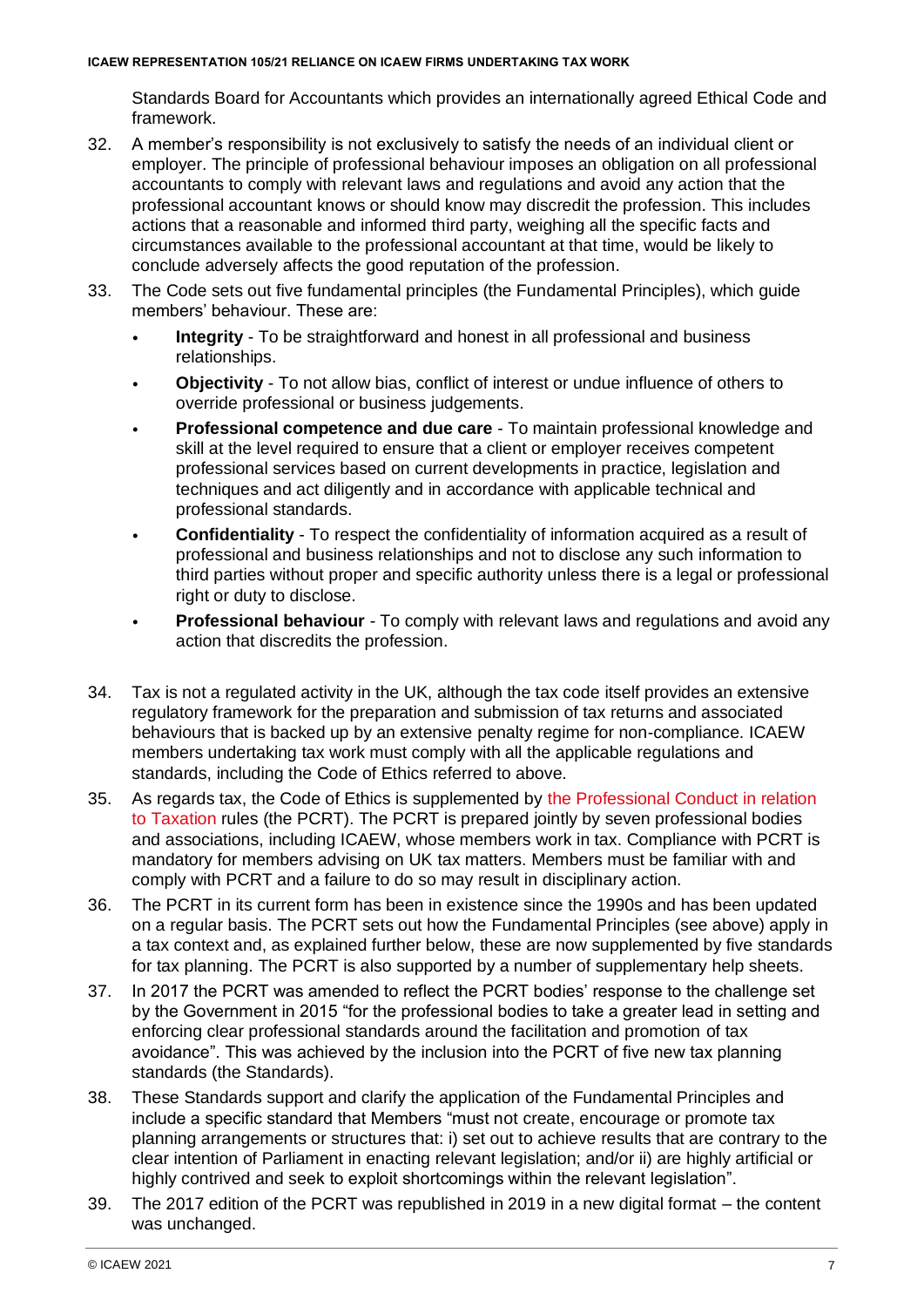#### **ICAEW REPRESENTATION 105/21 RELIANCE ON ICAEW FIRMS UNDERTAKING TAX WORK**

- 40. As part of the review processes, the PCRT is reviewed by independent Counsel and has been endorsed by HMRC as an acceptable basis for dealings between members and HMRC.
- 41. While the PCRT is addressed primarily to members in a professional practice, the principles apply to all members whether or not they are in practice.

### **PRACTICE ASSURANCE**

- 42. Practice Assurance (PA) is a scheme of practice review designed to ensure ICAEW members have in place appropriate professional standards and processes and involves a system of annual returns, desk-top monitoring and risk-based assessment. PA covers the quality processes of a firm, rather than the technical quality of its output. In addition, all firms are subject to periodic reviews by the ICAEW's Quality Assurance Department (QAD). It provides members in practice with a framework of quality assurance principles to help them assess and develop their practices. There are four principles-based standards that support PA, namely:
	- laws, regulations and professional standards;
	- client acceptance and disengagement;
	- competence; and
	- quality control
- 43. The detailed PA regulations and associated support and guidance material can be found at the [ICAEW Practice Assurance Scheme](https://www.icaew.com/regulation/practice-assurance#:~:text=The%20ICAEW%20Practice%20Assurance%20scheme%20Our%20Practice%20Assurance,of%20principles-based%20quality%20assurance%20standards%20to%20operate%20to.)
- 44. Guidance on the Practice Assurance standards is intended to help firms interpret and follow the principles-based standards. It sets out examples of best and acceptable practice. The latest version of the regulations came into effect on 1 July 2019.
- 45. ICAEW's QAD conducts monitoring reviews of firms that fall within the scope of the PA scheme. Depending on the size of the particular firm, PA may take the form of:
	- [an on-site visit;](http://www.icaew.com/~/media/Files/Members/practice-centre/practice-assurance/practice-assurance-visit.ashx)
	- [a review by phone;](http://www.icaew.com/~/media/Files/Members/practice-centre/practice-assurance/practice-assurance-by-phone.ashx) and
	- [a desktop review](http://www.icaew.com/~/media/Files/Members/practice-centre/practice-assurance/practice-assurance-desktop-reviews.ashx)
- 46. Most of the firms are selected on a routine basis over a cycle depending on their income. Some reviews, however, may result from an analysis of the firm's annual return, risk factors or because other information has come to ICAEW's attention, for example complaints.
- 47. On average we perform around 2,000 Practice Assurance reviews a year. ICAEW also undertakes PA work for third parties and other recognised supervisory bodies.
- 48. All reviews are subject to rigorous internal quality control procedures and reviews where there are concerns are referred to the Practice Assurance Committee (PAC) for consideration. The PAC has sanctioning powers but can also refer a matter to the Professional Conduct Department (PCD) for investigation with potential subsequent referral to the Investigation Committee (IC). The PAC can also require the firm to submit further information, commission an external review or have a follow-up visit from QAD at the firm's expense.

### **MAINTAINING HIGH STANDARDS – AND THE DISCIPLINARY PROCESS**

- 49. ICAEW expects its members to maintain the highest standards of practice and professional conduct. These expectations are backed up by a system of monitoring and enforcement. ICAEW members who are in doubt as to their ethical position may seek advice from the following sources:
	- [Ethics Advisory Services helpline](http://www.icaew.com/en/members/advisory-helplines-and-services)
	- [Money Laundering helpline](http://www.icaew.com/en/members/advisory-helplines-and-services)
	- [Support Members Scheme](http://www.icaew.com/en/members/local-support-and-services/support-members-scheme)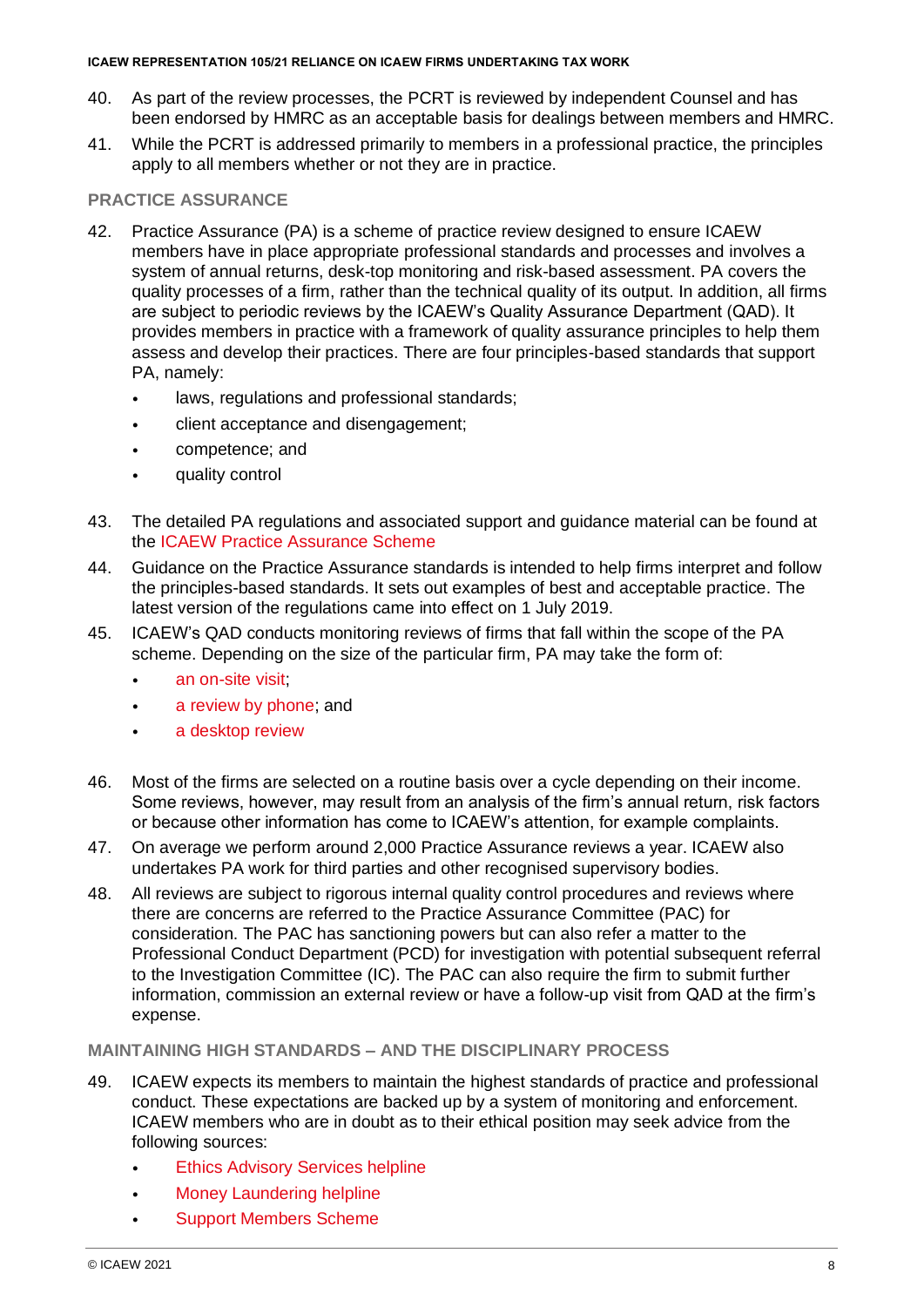- 50. ICAEW is committed to enforcing the Code through disciplining members who do not meet reasonable ethical and professional expectations of the public and other members. Failure to follow the Code may result in a member becoming liable to disciplinary action. The regulatory and disciplinary functions of ICAEW are overseen by the ICAEW Regulatory Board (IRB) and its activities are separate from ICAEW's other activities. The IRB has 12 members and has an equal number of lay members and ICAEW Chartered Accountants. The chair and IRB members are all appointed using an independent selection process. The current chair is a QC.
- 51. ICAEW assesses all [complaints t](http://www.icaew.com/~/media/Files/About-ICAEW/What-we-do/protecting-the-public/complaints-process/how-we-investigate-complaints-booklet.ashx)o determine if they constitute a disciplinary matter. The ICAEW has detailed rules and regulations covering the investigation of complaints, disciplinary action and appeals and a range of sanctions.
- 52. Complaints against members are dealt with in one of two ways. Full details of the procedures can be found at [Make a complaint to ICAEW.](https://www.icaew.com/regulation/complaints-process/make-a-complaint) For important cases in the public interest, the investigative and disciplinary body is the [Conduct Committee of the Financial Reporting](http://www.frc.org.uk/About-the-FRC/FRC-structure/Conduct-Committee.aspx) [Council.](http://www.frc.org.uk/About-the-FRC/FRC-structure/Conduct-Committee.aspx) ICAEW is one of six participants.
- 53. Other cases will be referred to the ICAEW's investigation committee which may then be referred for action under [the Disciplinary Bye-laws.](https://www.icaew.com/regulation/disciplinary-bye-laws)
- 54. Disciplinary orders and decisions made under ICAEW's bye-laws have to be published unless the member receives a caution. Published decisions are placed on ICAEW's website for 12 months but the full record will be available to the public on request indefinitely. ICAEW makes copies of these reports available to the accountancy press, so details of ICAEW's disciplinary orders and regulatory decisions are often reported on other websites.

## <span id="page-8-0"></span>**ADDRESSING CONCERNS ABOUT POOR WORK**

- 55. We recognise that there may be some occasions when the standards of work of our members may fall below that expected. HMRC has a legitimate interest in ensuring that high standards are maintained by ICAEW members: poor work reflects badly on ICAEW and the ability of HMRC to place reliance on ICAEW members that taxpayers are paying the right amount of tax at the right time.
- 56. ICAEW receives very few complaints about tax work, whether from HMRC or dissatisfied clients. There is an existing gateway in ss 18–20, Customs and Revenue Act 2005 that allows HMRC to disclose information to a body such as ICAEW. This allows HMRC to make a disclosure to ICAEW where there is suspected misconduct.

## <span id="page-8-1"></span>**CONCLUSION – PUBLIC CONFIDENCE IN ICAEW MEMBERS AND FIRMS ENGAGED IN TAX**

- 57. The above framework is designed to demonstrate to the public (which includes HMRC) that ICAEW registered firms undertaking tax work are competent, that they abide by recognised codes of conduct and rules, and that there are procedures and processes in place to address problems when they arise.
- 58. HMRC should therefore be able to place reliance on a registered ICAEW Chartered Accountancy practice undertaking tax work that they are performing competently to a good standard. As HMRC develops its digital services for agents and improves its risk assessment procedures, it should be able to factor this assurance into its processes so as to ensure that it concentrates its own resources on those areas of higher risk.
- 59. While very few cases of poor tax work are brought to our attention, ICAEW takes any such concerns very seriously. Where HMRC identifies cases of poor work, ICAEW will work with HMRC to ensure that such concerns are addressed in a proportionate way with the emphasis on supporting members to improve voluntarily.